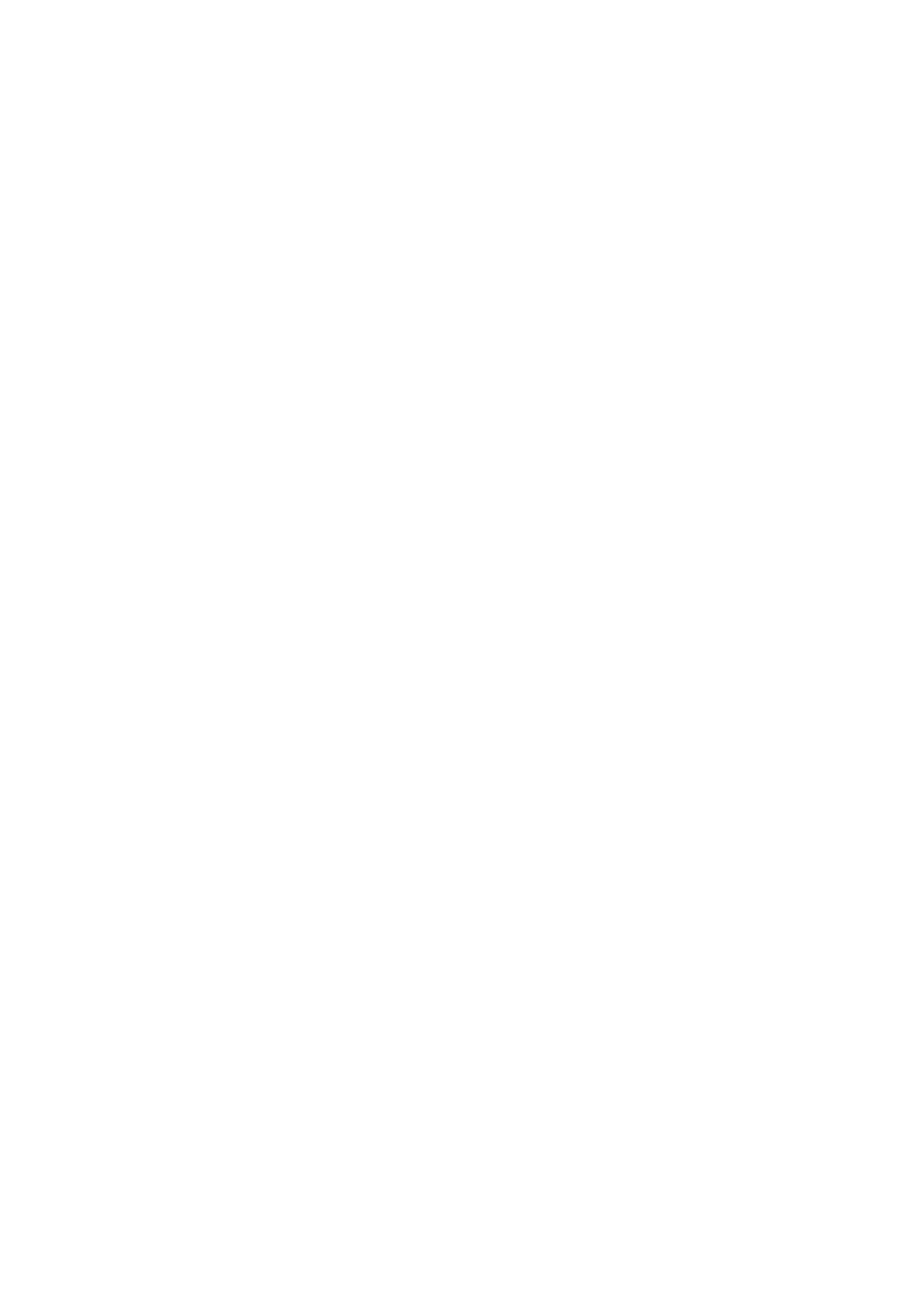# **In the case of Grujović v. Serbia,**

The European Court of Human Rights (Third Section), sitting as a Chamber composed of:

JosepCasadevall, *President,* LuisLópez Guerra, DragoljubPopović, KristinaPardalos, JohannesSilvis, ValeriuGritco, Iulia AntoanellaMotoc, *judges,*

and Marialena Tsirli,*DeputySection Registrar,*

Having deliberated in private on 30 June 2015,

Delivers the following judgment, which was adopted on that date:

# PROCEDURE

1. The case originated in an application (no. 25381/12) against the Republic of Serbia lodged with the Court under Article 34 of the Convention for the Protection of Human Rights and Fundamental Freedoms ("the Convention") by a Serbian national, MrNenadGrujović ("the applicant"), on 18 April 2012.

2. The applicant was represented by MsZ.Dobričanin-Nikodinović, a lawyer practising in Belgrade. The Serbian Government ("the Government") were represented by their Agent, Ms V. Rodić.

3. The applicant alleged, in particular, that his pre-trial detention and the criminal proceedings against him had been excessively long. He also maintained that the Serbian authorities had hindered his right to individual petition to the Court.

4. The application was initially allocated to the Second Section of the Court (Rule 52 § 1 of the Rules of Court).

5. On 5 June 2013 the complaints concerning the length of pre-trial detention and the length of the criminal proceedings were communicated to the Government and the remainder of the application was declared inadmissible, pursuant to Rule 54 § 3 of the Rules of Court.

6. On 1 February 2014 the Court changed the composition of its Sections (Rule 25 § 1). This case was thus assigned to the newly composed Third Section (Rule 52 § 1).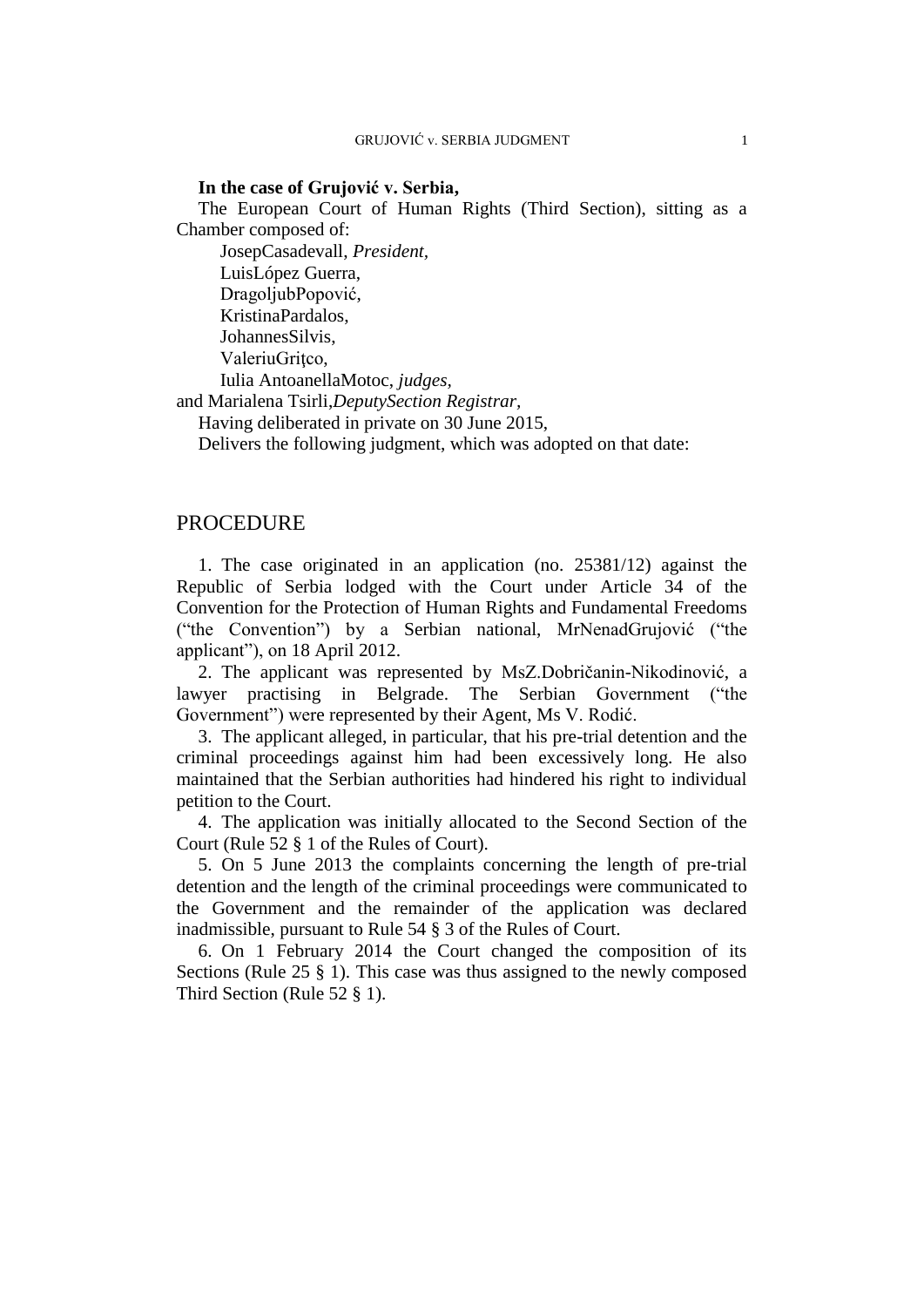# THE FACTS

# I. THE CIRCUMSTANCES OF THE CASE

7. The applicant was born in 1977. He is currently being detained in the Belgrade Central Prison.

It would appear that the applicant's criminal record predates the events complained of, and that he was arrested pursuant to an international arrest warrant in the Netherlands in 2003 for crimes other than those at issue in the present case.

# **A. The criminal proceedings**

8. On 5 December 2006 the applicant was arrested and placed in custody in Austria, pursuant to an international arrest warrant.

9. On 20 December 2006 the Ministry of Justice of the Republic of Serbia (*Министарство правде Републике Србије*; "the Ministry of Justice") requested the applicant's extradition for the purpose of conducting several sets of criminal proceedings against him unrelated to the present case.

<span id="page-3-0"></span>10. On 11 January 2007 the investigating judge of the Belgrade District Court ("the District Court") opened an investigation against the applicant, who was suspected of having participated in aggravated murder with unauthorised use of another person's vehicle and forgery. The offences had allegedly been committed on 24 March 2006.

11. On 29 January 2007 the Ministry of Justice extended its extradition request to include the above-mentioned criminal proceedings (see paragraph [10](#page-3-0) above), which are the subject of the present case.

12. In the meantime, on 16 April 2007 the competent court in Austria found the applicant guilty of possession of an unlicensed firearm, which had been found on him at the time of his arrest, and sentenced him to seven months' imprisonment.

13. On 6 July 2007 the applicant was extradited to Serbia.

<span id="page-3-3"></span><span id="page-3-1"></span>14. On 31 December 2007 the public prosecutor issued an indictment against the applicant and two other persons, V.S. and B.A, who were at large.

15. On 7 May 2008 the first hearing was held before the District Court. It was decided that V.S. and B.A. would be tried *in absentia*.

<span id="page-3-2"></span>16. Subsequently, forty-one hearings were scheduled, of which nineteen were adjourned: four at the request of the applicant's defence counsel and fifteen for various procedural reasons, such as the absence of the coaccused's defence counsel, the absence of duly summoned witnesses and/or experts, erroneous delivery of summons, and delays concerning experts' opinions. Furthermore, the trial had to start anew six times because the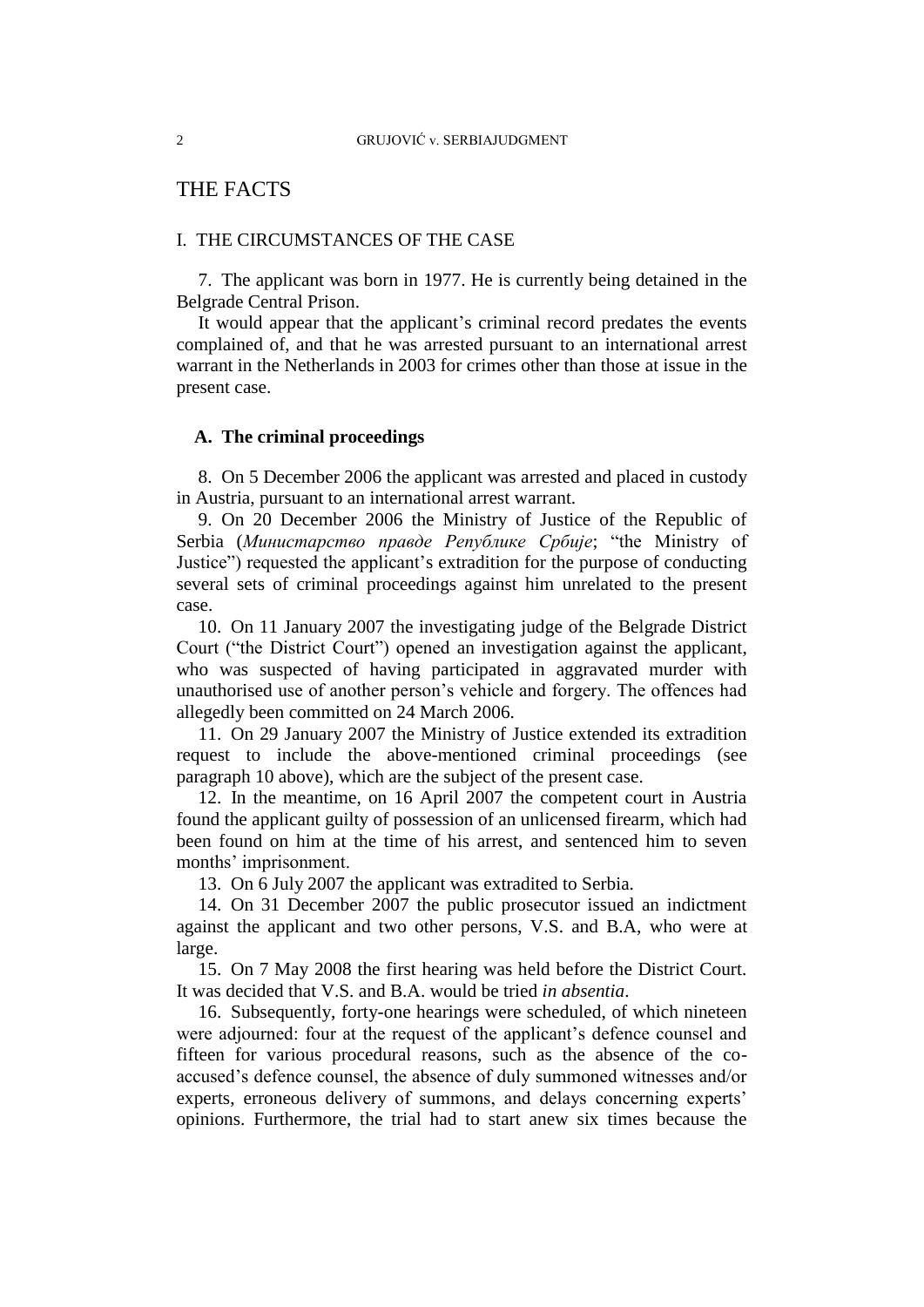presiding judge and/or the composition of the trial chamber changed. From March 2010, following a reform of the domestic judicial system, the Belgrade High Court ("the High Court") took over the case.

<span id="page-4-1"></span>17. On 1 April 2014 the High Court found the applicant guilty of complicity in aggravated murder, unauthorised use of another person's vehicle and forgery. It sentenced him to twenty years' imprisonment.

18. On 4 and 17 July 2014, respectively, the applicant and the public prosecutor appealed against the High Court judgment.

<span id="page-4-0"></span>19. On 31 October 2014 the Belgrade Court of Appeal ("the Court of Appeal"), quashed the High Court judgment of 1 April 2014 and remitted the case for a re-trial.

# **B. The applicant's detention**

<span id="page-4-2"></span>20. On 11 January 2007 the investigating judge issued a detention order against the applicant in his absence, on the following grounds: (1) the risk of absconding; (2) the risk of obstructing the course of justice by exerting pressure on witnessesand his co-accused; (3) the risk of reoffending; and (4) the gravity of the criminal offences of which he was accused and the sentence that might be imposed on him. The one-monthperiod of detention was to be calculated from the date of the applicant's arrest. The relevant part of the decision reads as follows:

"After committing the alleged criminal offences [and when preliminary criminal proceedings were initiated] the accused was at large. He was not available to the lawenforcement authorities until recently ... which justifies the fear that if released he would abscond.

A number of witnesses are to be heard in the investigation, including the two coaccused ... this indicates that, if released, the accused would obstruct the course of justice byinfluencing the witnesses ...

The accused had previously been convicted ... and committed several criminal acts within a short period of time ...the court considers that these facts represent special circumstances which justify the fear that, if released, he would reoffend.

The accused has been charged with criminal offences punishable by imprisonment for more than ten years, and in view of the manner in which the offences were committed and the severity of their consequences, it is justified to order his detention also ... on the basis of the nature of the offences allegedand the severity of the penalty that could be imposed."

21. After his extradition to Serbia on 6 July 2007, the applicant was detained pursuant to the above order.

22. On 6 August and 4 October 2007, respectively, the District Court and the Supreme Court of Serbia ("the Supreme Court") further extended the applicant's detention, relying on the same grounds as before. They noted in particular that he had already been in hiding and had been arrested pursuant to an international warrant.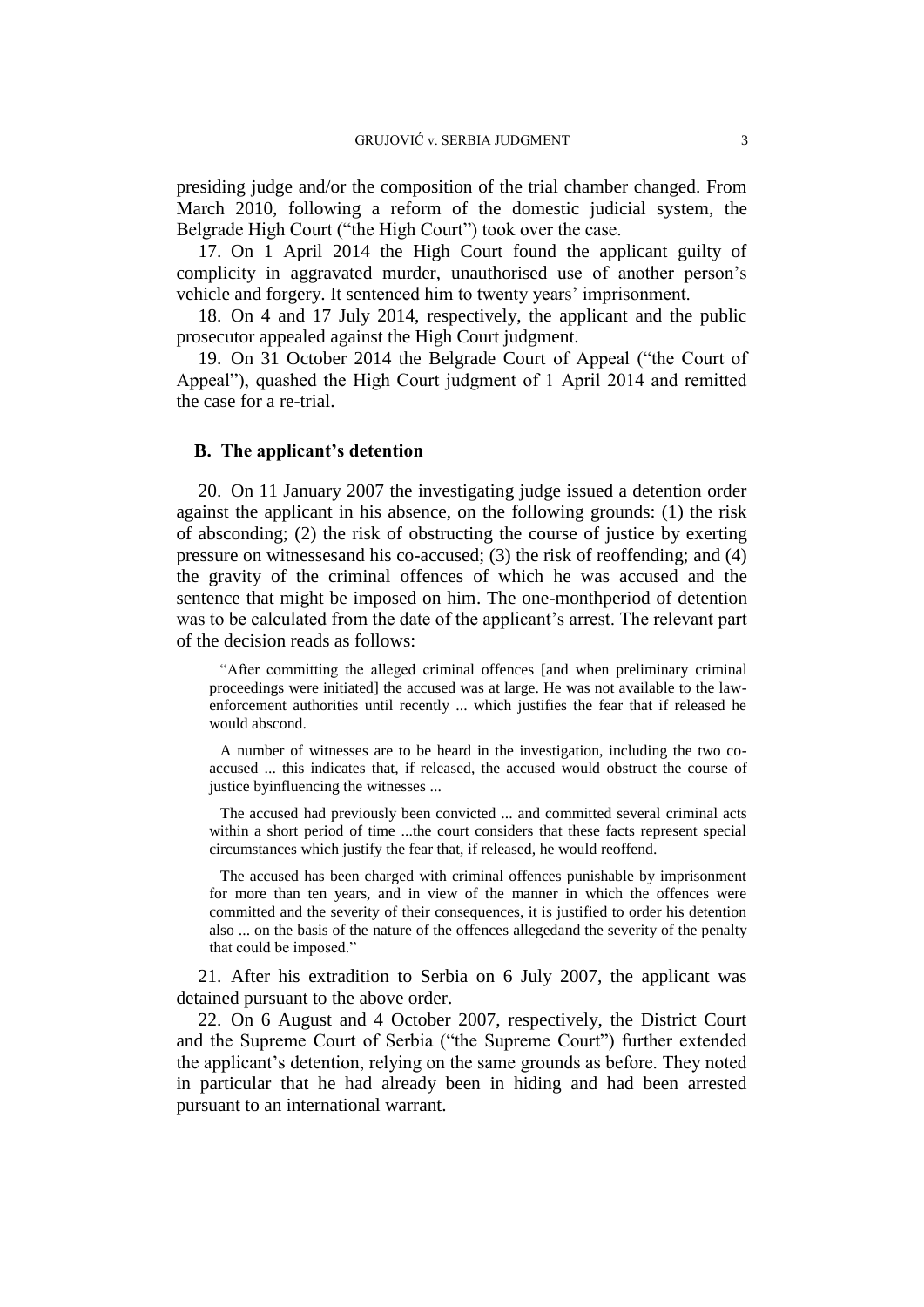23. Thereafter, the applicant's detention was regularly examined and extended every two months by the District Court, the Supreme Court and, following a reform of the domestic judicial system, by the High Court and the Court of Appeal. In addition to those automatic reviews, the applicant repeatedly challenged his detention.

<span id="page-5-0"></span>24. After issuing the indictment (see paragraph [14](#page-3-1) above), the courts held that the second ground for detention, the risk of the applicant influencing the witnesses, had ceased to exist. Thus, from 4 January 2008 onwards his detention was extended on the following three grounds: (1) the risk of absconding; (2) the risk of reoffending; and (3) the gravity of the criminal offences of which he was accused and the sentence that might be imposed on him.

<span id="page-5-1"></span>25. On 15 October 2013, although it rejected the applicant's appeal, the Court of Appeal accepted his argument concerning the third ground for detention and decided that it had ceased to exist. Hence, the applicant's detention was further extended only on the grounds that he might abscond and reoffend. The court held in particular:

"...for this legal ground [for detention to be satisfied] the cumulative existence of two conditions is necessary: that the criminal offence in question is punishable by a sentence of more than ten years' imprisonment and [that there are] particularly aggravating circumstances. The conclusion of the first-instance court that the first condition exists is justified. However, this court considers that in the present case the second condition does not exist... [T]he reasons given in the contested order, which had previously justified the accused's detention on this ground, have now, more than seven years after the alleged offences were committed, ceased to exist ... [I]n the absence of other relevant elements, they do not in themselves justify detention on this ground, because these facts are contained in the factual description of the criminal acts in question and represent the [constituent] elements of those criminal acts.

Therefore, the Court of Appeal holds that the reasons given in the contested order do not justify the extension of detention under Article 142 § 2 (5) of the Code of Criminal Procedure ..."

26. On 31 October 2014, in a decision by which it quashed the High Court's judgment of 1 April 2014 and remitted the case for a re-trial (see paragraph [19](#page-4-0) above), the Court of Appeal ordered the applicant's detention on the grounds that he might abscond and reoffend.

### **C. Proceedings before the Constitutional Court**

27. On 29 December 2011 the applicant lodged a constitutional appeal, complaining that his pre-trial detention was unlawful and its length had become excessive. He also complained about the length of the criminal proceedings and alleged that his right to be presumed innocent had been violated.

<span id="page-5-2"></span>28. On 26 September 2012 the Constitutional Court rejected the applicant's appeal. As regards the lawfulness of his detention, the court held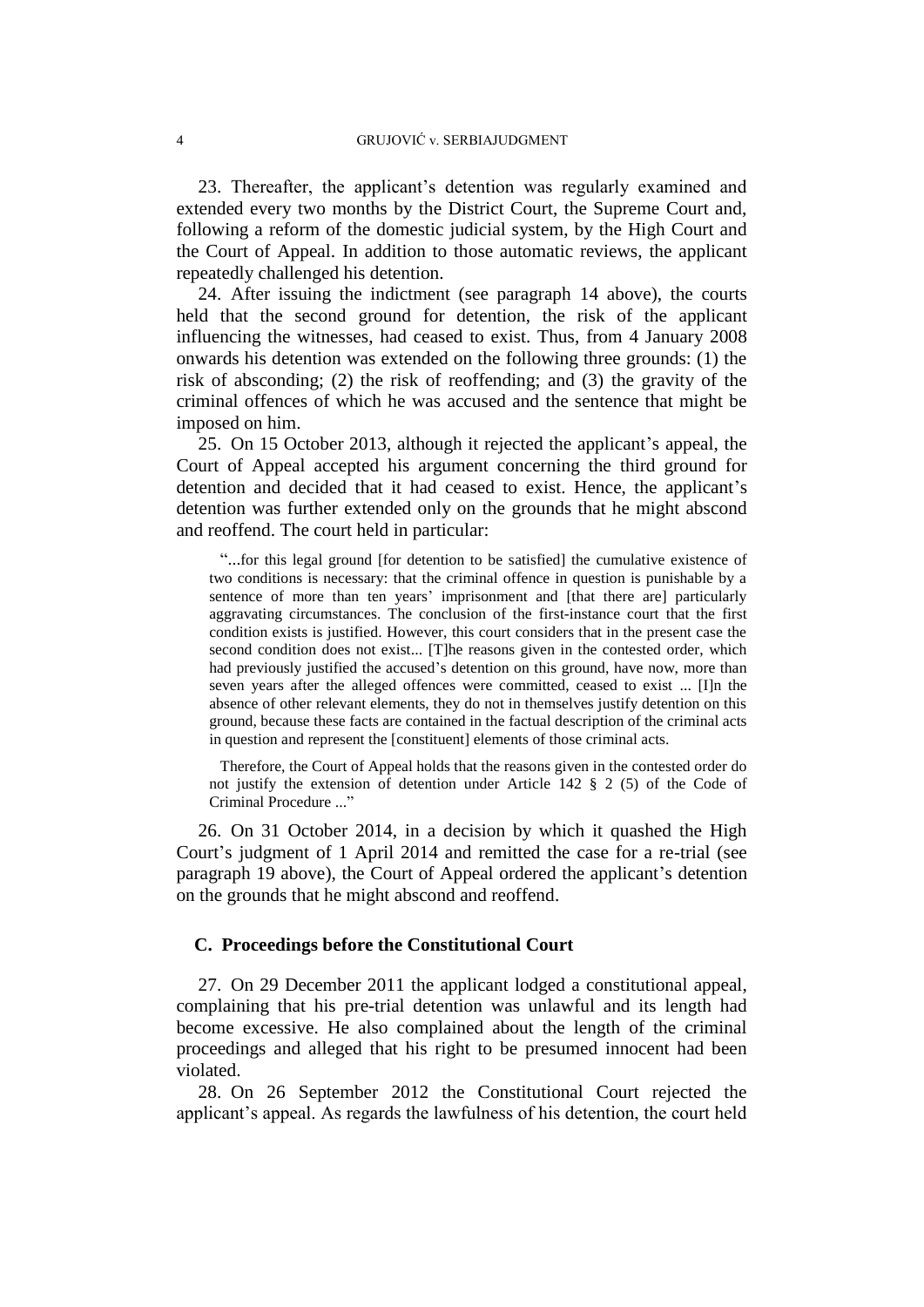that the domestic courts had referred to the specific facts of the case and the applicant's personal circumstances, and had not used general or abstract arguments to justify his continued detention. There was a reasonable suspicion, from the documents in the file, that the applicant had committed the criminal offences imputed to him. The court held in particular:

"The conclusion [of the lower domestic courts] that the ground for detention provided for by Article 142 § 1(1) [the risk of absconding] of the Code of Criminal Procedure still exists, is justified in view of the fact that ... the accused was arrested in Austria and extradited to Serbia on 6 July 2007... the above circumstances justify the fear that if released he would abscond ...

The conclusion [of the lower domestic courts] that the ground for detention provided for by Article 142 § 1(3) [the risk of reoffending] of the Code of Criminal Procedure still exists is justified in view of the fact that the accused had already been convicted for criminal offences involving physical force [robbery] ... and bearing in mind the nature and number of criminal offences imputed to him [in the present case] which were committed in a short period of time ...[the court considers that] these facts represent special circumstances which justify the fear that, if released, he would reoffend.

The conclusion [of the lower domestic courts] that the ground for detention provided for by Article 142  $\S$  1(5) [the serious nature of the offences with which he had been charged and the severity of the penalty which could be imposed on him if found guilty] of the Code of Criminal Procedure still exists is justified in view of the fact that he had been charged with ... criminal offences punishable by more than ten years' imprisonment, and in view of the manner in which the offences were committed ... in particular, according to the indictment, the accused had shown singular brutality and determination towards the victim."

As regards the length of detention, the Constitutional Court concluded that it had been reasonable in view of the complexity of the case: it concerned three co-accused, several criminal offences and complex legal and factual issues.

As regards the complaint about the length of the criminal proceedings, the Constitutional Court noted that the case at issue was a complex one; the case file contained more than one thousand pages and extensive photographic documentation. Furthermore, the court proceedings had had to start anew several times because of changes of presiding judge. Many procedural steps had been taken, numerous witnesses had been heard and a few expert testimonies had been taken.

Lastly, the Constitutional Court rejected the applicant's complaint concerning the presumption of innocence as unsubstantiated.

29. The applicant's subsequent constitutional appeals, containing the same complaints, were rejected on 26 and 27 September, and 10 October2012 and 20 November 2013 for the same reasons as before.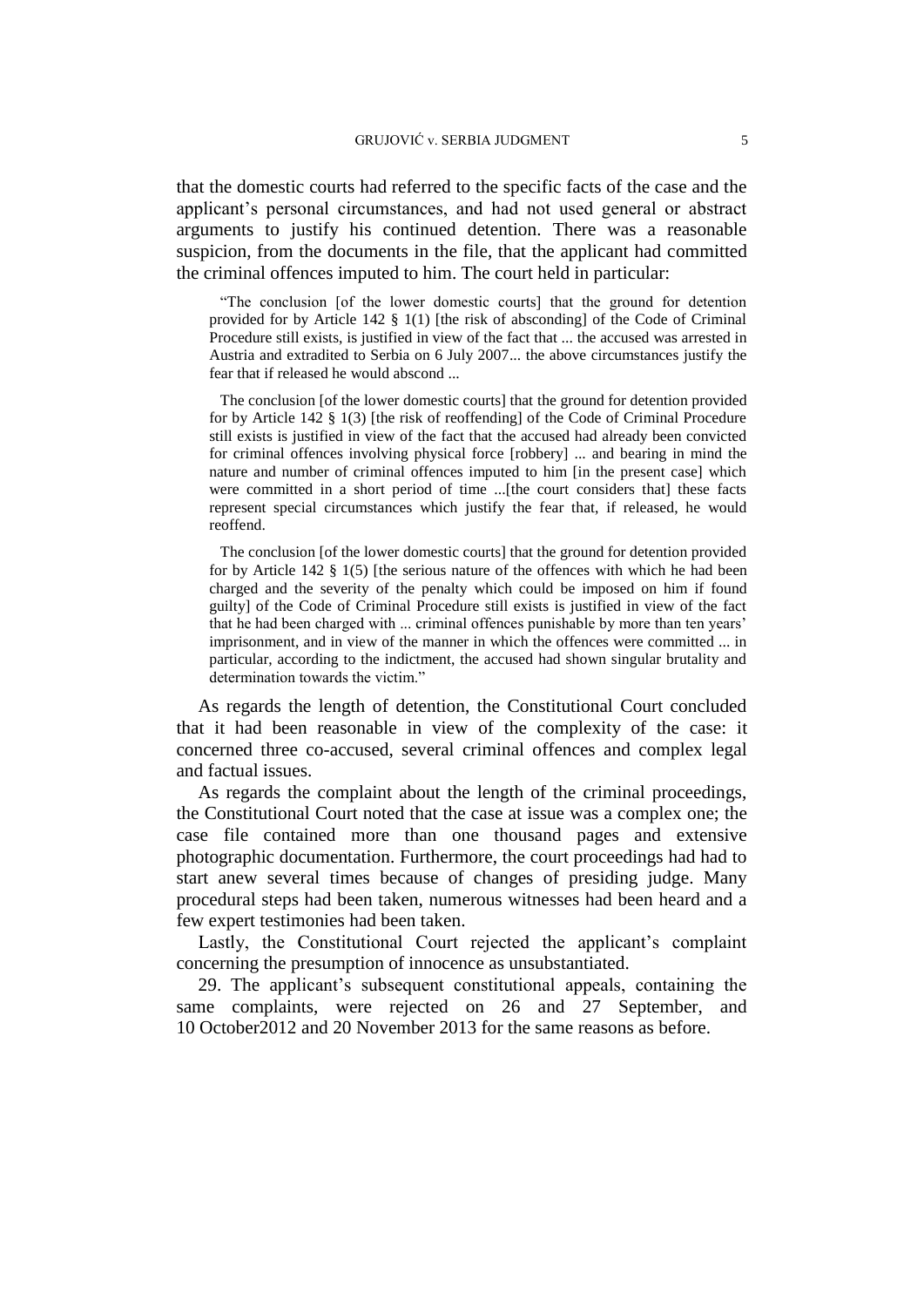# II. RELEVANT DOMESTIC LAW

# **A. Constitution of the Republic of Serbia (***Ustav Republike Srbije***; published in the Official Gazette of the Republic of Serbia – OG RS – no. 98/06)**

#### 30. Article27 of the Constitution provides, *inter alia*:

"[e]veryone has the right to personal freedom and security. Deprivation of liberty shall be allowed only on the grounds and in a procedure prescribed by law... Any person deprived of liberty shall have the right to initiate proceedings in which the court shall review the lawfulness of the arrest or detention and order the release if the arrest or detention was against the law."

31. Article 31 §§ 2 and 3 provide that "[t]he court shall reduce the duration of detention after the bringing of charges to the shortest possible period, in accordance with the law" and that "the [d]etainee shall be granted pre-trial release as soon as grounds for detention cease to exist".

32. Article 32 § 1 provides, *inter alia*, for the right to a hearing within a reasonable time.

# **B. Code of Criminal Procedure 2001 (***Zakonik o krivičnom postupku***, Official Gazette of the Federal Republic of Yugoslavia nos. 70/01 and 68/02; and OG RS nos. 58/04, 85/05, 115/05, 46/06, 49/07, 122/08, 20/09, 72/09 and 76/10)**

33. Article 16 of the Code of Criminal Procedure 2001 provides that a suspect has the right to be brought promptly before a judge and to be tried without undue delay. The competent criminal court must conduct proceedings without undue delays and prevent any abuse of process by the parties.

34. Article 141 of the Code provides that detention must be ordered for the shortest time necessary and that all the authorities involved in the criminal proceedings must act with particular diligence if a suspect is in detention.

35. The grounds for detention are set out in Article 142 of the Code. Detention will be ordered if there is a reasonable suspicion that the accused has committed the criminal offence in question and if, *inter alia*, there is a risk that he or she might abscond (Article 142 § 2(1)), obstruct the course of justice (destroy evidence, influence witnesses or obstruct the course of justice in some other way) (Article 142 § 2(2)), reoffend (Article 142 § 2(3)), or if the criminal offence in question is punishable by a sentence of more than ten years' imprisonment and the manner in which the offence was committed, or other aggravating circumstances, justify the accused's detention (Article 142 § 2(5)).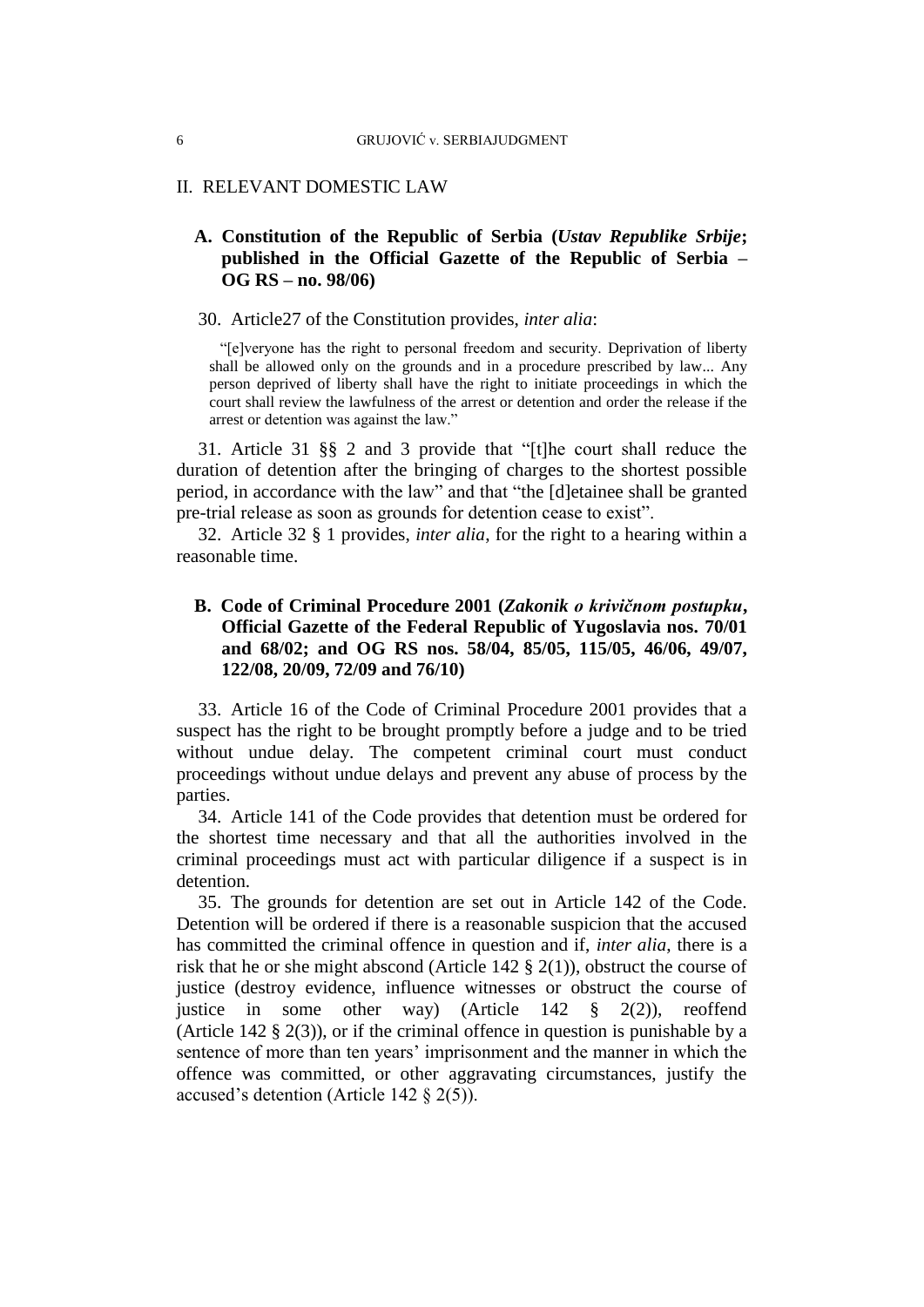# **C. Code of Criminal Procedure 2011 (***Zakonik o krivičnom postupku***, OG RS nos. 72/11, 101/11, 121/12, 32/13, 45/13 and 55/14)**

36. The Code of Criminal Procedure 2011 entered into force on 6 October 2011, but its application was postponed until 1 October 2013. With effect from the latter date, the Code of Criminal Procedure 2001 was repealed.

37. As regards the grounds for detention relevant to the present case, the new Code contains the same provisions as the old one (see Article 211 of the Code of Criminal Procedure 2011).

38. Article 216 § 6 provides that pre-trial detention can last until the detainee begins to serve his prison sentence, but that it cannot in any case be longer than a prison sentence imposed by a first-instance judgment.

# THE LAW

### I. ALLEGED VIOLATION OF ARTICLE 5 § 3 OF THE CONVENTION

39. The applicant complained about the length of his pre-trial detention. He relied on Article 5 § 3 of the Convention, which, in so far as relevant, reads as follows:

"Everyone arrested or detained in accordance with the provisions of paragraph 1 (c) of this Article shall be ... entitled to trial within a reasonable time or to release pending trial. Release may be conditioned by guarantees to appear for trial."

#### **A. Admissibility**

40. The Court notes that this complaint is not manifestly ill-founded within the meaning of Article 35 § 3 (a) of the Convention. It further notes that it is not inadmissible on any other grounds. It must therefore be declared admissible.

### **B. Merits**

# *1. The parties' submissions*

#### **(a) The applicant**

41. The applicant submitted that the length of his detention pending trial could not be regarded as justified for the purposes of Article 5 § 3 of the Convention. He argued that the reasons given for his detention had been arbitrary and unsupported by the facts. He further argued that the proceedings had not been conducted diligently.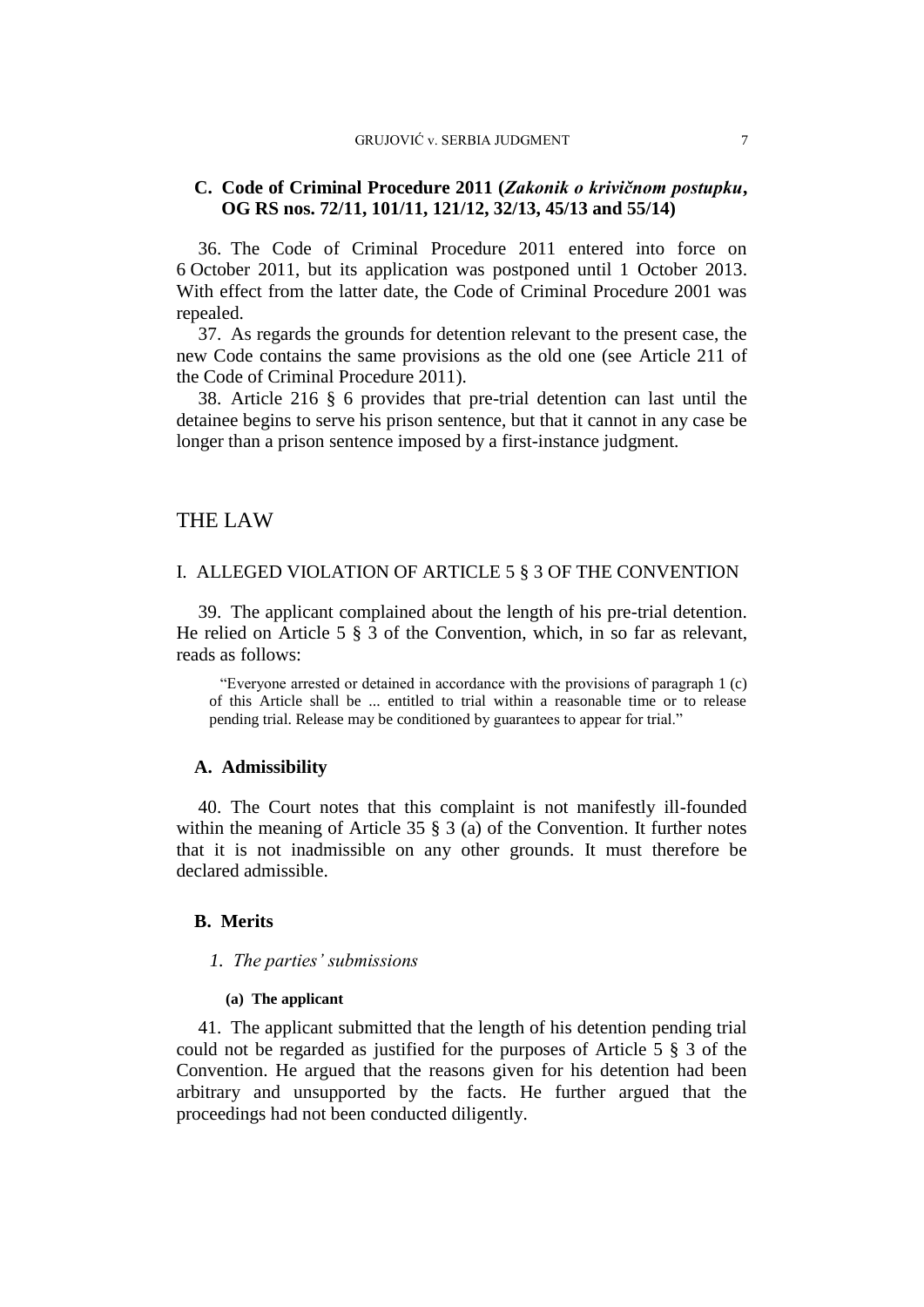#### **(b) The Government**

42. The Government maintained that the applicant's detention had been proportionate to the legitimate aim of ensuring his presence at trial and thus conducting the criminal proceedings. There had been no doubt that he might abscond, given that he had fled before and had twice been arrested pursuant to an international arrest warrant (in 2003 in the Netherlands and in 2006 in Austria). Furthermore, the applicant had twice attempted to cross the border illegally.

43. The applicant's detention was also duly re-examined at reasonable intervals and the courts' decisions to extend it were reasonable and in accordance with the law, given that there were still relevant and sufficient reasons to restrict his freedom for the protection of the public interest, which prevailed over the presumption of innocence in favour of the applicant.

<span id="page-9-0"></span>44. Lastly, the Government argued that the domestic courts had been diligent in conducting the proceedings. The case was a complex one and the fact that the applicant was a member of an organised criminal group had further contributed to its complexity.

#### *2. The Court's assessment*

### **(a) The relevant principles**

45. The Court reiterates that under its constant case-law the issue of whether a period of detention is reasonable cannot be assessed *in abstracto*. Whether it is reasonable for an accused to remain in detention must be assessed in each case. Continued detention can be justified only if there are specific indications of a genuine requirement of public interest which, notwithstanding the presumption of innocence, outweighs the rule of respect for individual liberty (see, among many other authorities *Kudła v. Poland*  [GC], no. 30210/96, § 110*et seq*, ECHR 2000-XI, and *McKay v. the United Kingdom* [GC], no. 543/03, §§ 41-44, ECHR 2006-X, with further references).

46. The presumption is in favour of release. The second limb of Article 5 § 3 does not give judicial authorities a choice between either bringing an accused to trial within a reasonable time or granting him provisional release pending trial. Until his conviction, the accused must be presumed innocent, and the purpose of the provision under consideration is essentially to require him to be released provisionally once his continuing detention ceases to be reasonable (see *Margaretić v. Croatia*, no. 16115/13, § 88, 5 June 2014, with further references).

47. It falls in the first place to the national judicial authorities to ensure that in a given case the pre-trial detention of an accused person does not exceed a reasonable time. To this end, they must examine all the evidence for or against the existence of a genuine requirement of public interest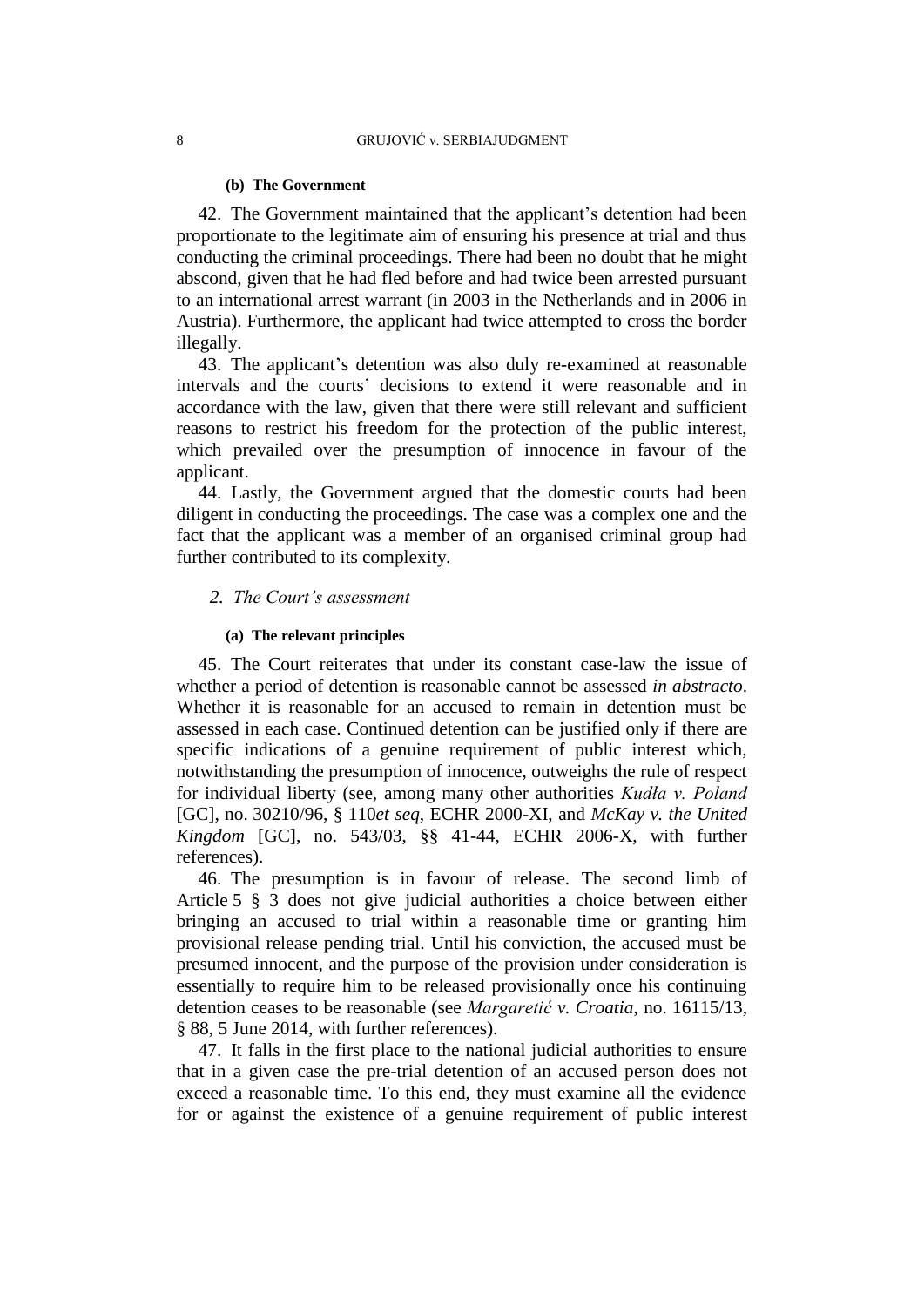justifying, with due regard to the principle of the presumption of innocence, a departure from the rule of respect for individual liberty, and must set them out in their decisions dismissing the applications for release. It is essentially on the basis of the reasons given in these decisions and the facts cited by the applicant in his appeals that the Court is called upon to decide whether or not there has been a violation of Article 5 § 3 of the Convention (see *Labita v. Italy* [GC], no. 26772/95, § 152, ECHR 2000-IV).

48. The arguments for and against release must not be "general and abstract" (see *Smirnova v. Russia*,nos. 46133/99 and 48183/99, § 63, ECHR 2003-IX). Where the law provides for a presumption in respect of factors relevant to the grounds for continued detention, the existence of the specific facts outweighing the rule of respect for individual liberty must be convincingly demonstrated (see *Ilijkov v. Bulgaria*, no. 33977/96, § 84 *in fine*, 26 July 2001).

49. The persistence of a reasonable suspicion that the person arrested has committed an offence is a condition *sine qua non* for the lawfulness of the continued detention, but after a certain lapse of time it no longer suffices. In such cases, the Court must establish whether the other grounds given by the judicial authorities continued to justify the deprivation of liberty. Where such grounds were "relevant" and "sufficient", the Court must also ascertain whether the competent national authorities displayed "special diligence" in the conduct of the proceedings (see, amongst many others, *Toth v. Austria*, 12 December 1991, § 67, Series A no. 224; *B. v. Austria*, 28 March 1990, § 42, Series A no. 175; *Contrada v. Italy*, 24 August 1998, § 54, *Reports of Judgments and Decisions* 1998-V; and *I.A. v. France*, 23 September 1998, § 102, *Reports* 1998-VII).

#### **(b) Application of the above principles to the present case**

50. The period to be taken into consideration under Article 5 § 3 started with the applicant's transfer to Serbia on 6 July 2007 (see *Nedyalkov v. Bulgaria*, no. 44241/98, § 61, 3 November 2005, and *Chraidi v. Germany*, no. 65655/01, § 33, ECHR 2006-XII) and ended on 1 April 2014 with his conviction by the High Court (see paragraph [17](#page-4-1) above). From that date until 31 October 2014, when the Court of Appeal quashed the firstinstance judgment of the High Court (see paragraph [19](#page-4-0) above), he was detained "after conviction by a competent court", within the meaning of Article 5 § 1 (a) and therefore that period of his detention falls outside the scope of Article 5 § 3 (see *Kudła,* cited above,§§ 104-105). From 31 October 2014 until the present day, the applicant is again in pre-trial detention for the purposes of Article 5 § 3 of the Convention (see *Solmaz v. Turkey*, no. 27561/02, § 34, 16 January 2007). The applicant's remand in custody has thus so far lasted seven years and almost five months.

51. The Court observes that in their orders to remand the applicant in custody the judicial authorities initially relied on the following grounds: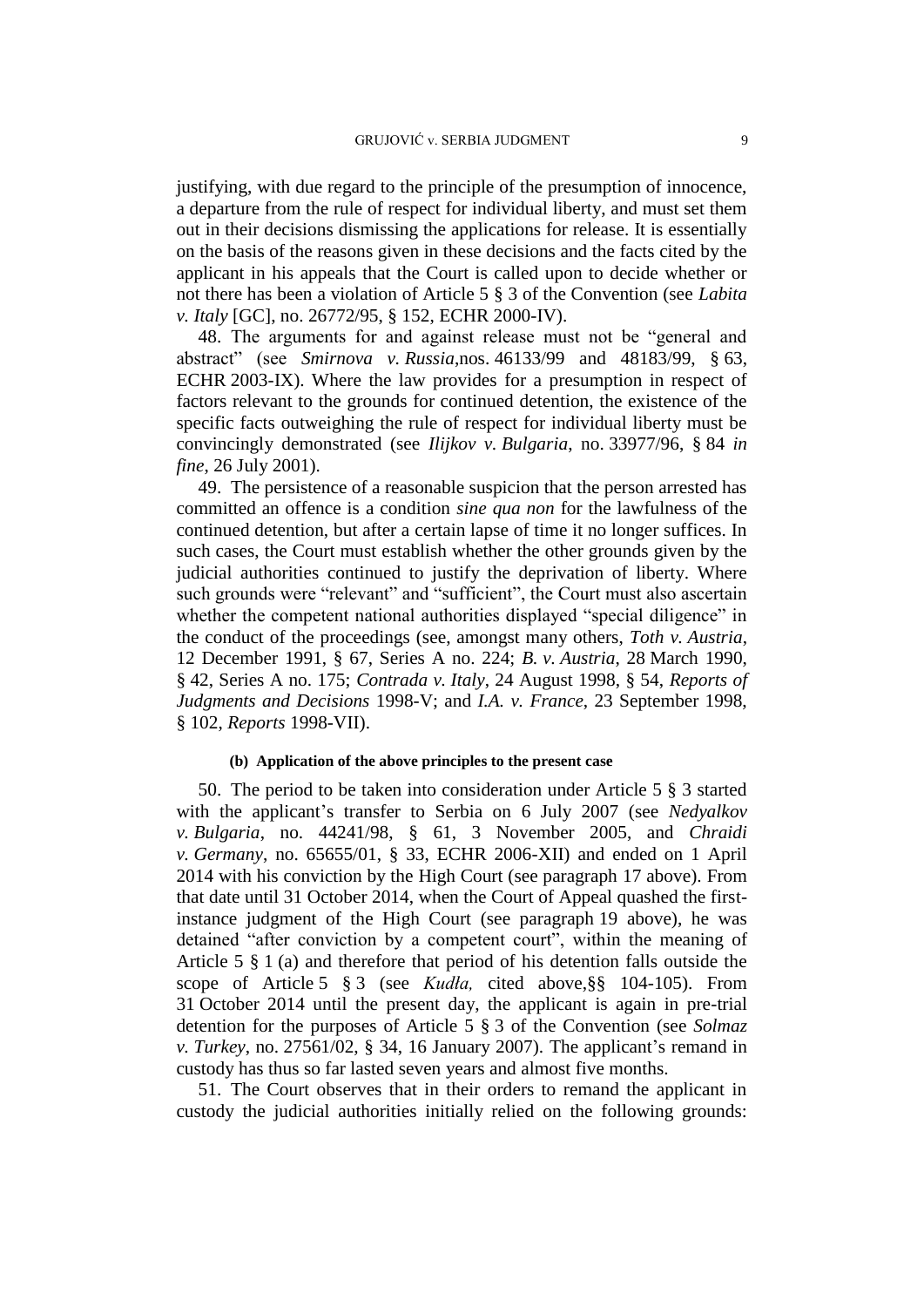(1) the risk of absconding; (2) the risk of obstructing the course of justice by exerting pressure on witnesses and his co-accused; (3) the risk of reoffending; and (4) the gravity of the criminal offences of which he was accused and the sentence that might be imposed on him (see paragraph [20](#page-4-2) above).

52. The subsequent decisions extending the detention evolved so as to reflect the developing situation and to verify whether those grounds remained valid at the later stages of the proceedings. Thus, on 4 January 2008 the domestic court held that the second ground for detention, the risk of the applicant influencing the witnesses, had ceased to exist (see paragraph [24](#page-5-0) above). Furthermore, on 15 October 2013 the Court of Appeal held that the fourth ground for detention, the gravity of the criminal offences of which the applicant was accused and the sentence that might be imposed on him, had also ceased to exist (see paragraph [25](#page-5-1) above).

53. The Court considers that the reasons advanced by the domestic authorities were certainly relevant. However, in the specific circumstances of the case, it does not consider it necessary to examine whether they were also sufficient or whether the domestic authorities should have considered in addition alternative measures to secure the applicant's presence at trial, as in any event the criminal proceedings in question were not conducted with the expedition required by Article 5 § 3 (see *Herczegfalvy v. Austria*, 24 September 1992, § 71, Series A no. 244). The domestic courts scheduled in total forty-two hearings, of which nineteen were adjourned, mainly for different procedural reasons that were not imputable to the applicant (see paragraph [16](#page-3-2) above). Moreover, the trial had to start anew six times because the presiding judge and/or the composition of the trial chamber changed. The Government did not offer any explanation for those changes.

54. In view of the material in the case file, the Court is hesitant to accept the Government's argument that the complexity of the case justified its excessive length (see also the findings of the Constitutional Court in paragraph [28](#page-5-2) above). Moreover, the Government submitted that the present case concerned organised crime(see paragraph [44a](#page-9-0)bove), which by definition presents more difficulties for the investigating authorities and, later, for the courts in determining the facts and the degree of responsibility of each member of the group. However, the Court notes that the applicant had not been charged with organising a criminal group or participating in organised crime which is further evident from the fact that the investigation in the present case had not been conducted by the Office of the Special Public Prosecutor for Organised Crime (compare *Luković v. Serbia*, no. 43808/07, §§ 46 and 55, 26 March 2013).Accordingly, as there were no exceptional circumstances in the present case that could justify such lengthy proceedings (compare and contrast to *Chraidi v. Germany*, cited above, §§ 43-45, and *Luković,* cited above, §§ 47 and 55), the Court considers that the applicant's detention exceeding seven years was extended beyond a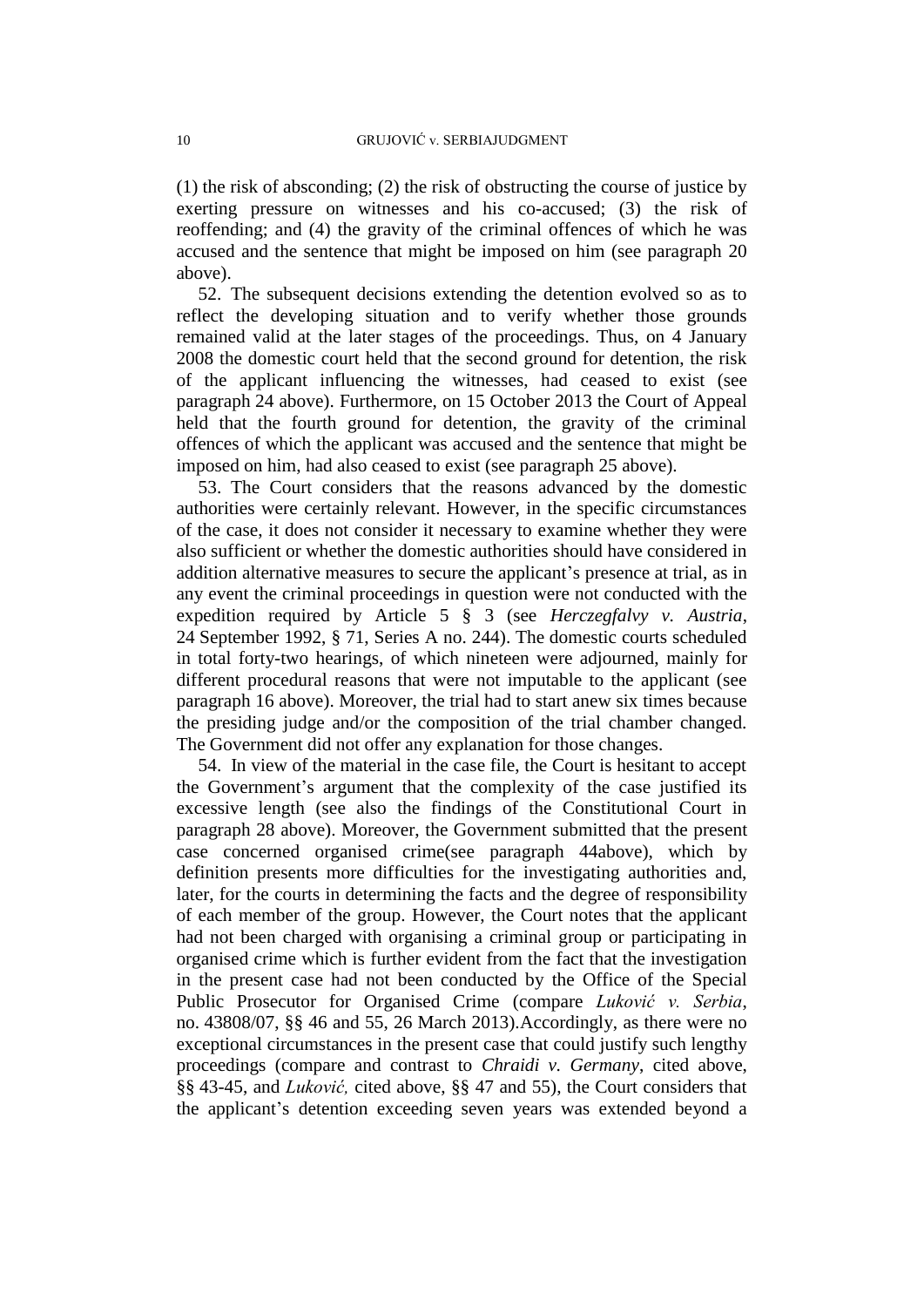reasonable time (see *I.A. v. France,* cited above, §§ 98 and 112; *Khudoyorov v. Russia*, no. 6847/02, §§ 175 and 189, ECHR 2005-X (extracts); and *Korchuganova v. Russia*, no. 75039/01, §§ 71 *in limine* and 77, 8 June 2006).

55. There has accordingly been a violation of Article 5 § 3 of the Convention.

### II. ALLEGED VIOLATION OF ARTICLE 6 § 1 OF THE CONVENTION

56. The applicant also complained that the length of the criminal proceedings against him had exceeded the "reasonable time" requirement of Article 6 § 1 of the Convention, the relevant part of which reads as follows:

"In the determination ... of any criminal charge against him, everyone is entitled to a ... hearing within a reasonable time by [a] ... tribunal ..."

# **A. Admissibility**

57. The Court notes that this complaint is not manifestly ill-founded within the meaning of Article 35 § 3 (a) of the Convention. It further notes that it is not inadmissible on any other grounds. It must therefore be declared admissible.

#### **B. Merits**

#### *1. The parties' submissions*

#### **(a) The applicant**

58. The applicant argued that the proceedings, which had not involved complex legal or factual issues, had not been conducted diligently: they had had to start anew six times and nineteen hearings had been adjourned mainly for procedural reasons.

#### **(b) The Government**

59. The Government maintained that the competent courts had been diligent in conducting the proceedings. However, the complexity of the case as well as the applicant's own behaviour, as well as the fact that he belonged to an organised criminal group, had contributed to the length of the proceedings. He had been at large when the investigation had been opened against him and had not been extradited until 6 July 2007 (see paragraph [13](#page-3-3) above).Some delays had also been caused by the absence of lawyers, witnesses and experts.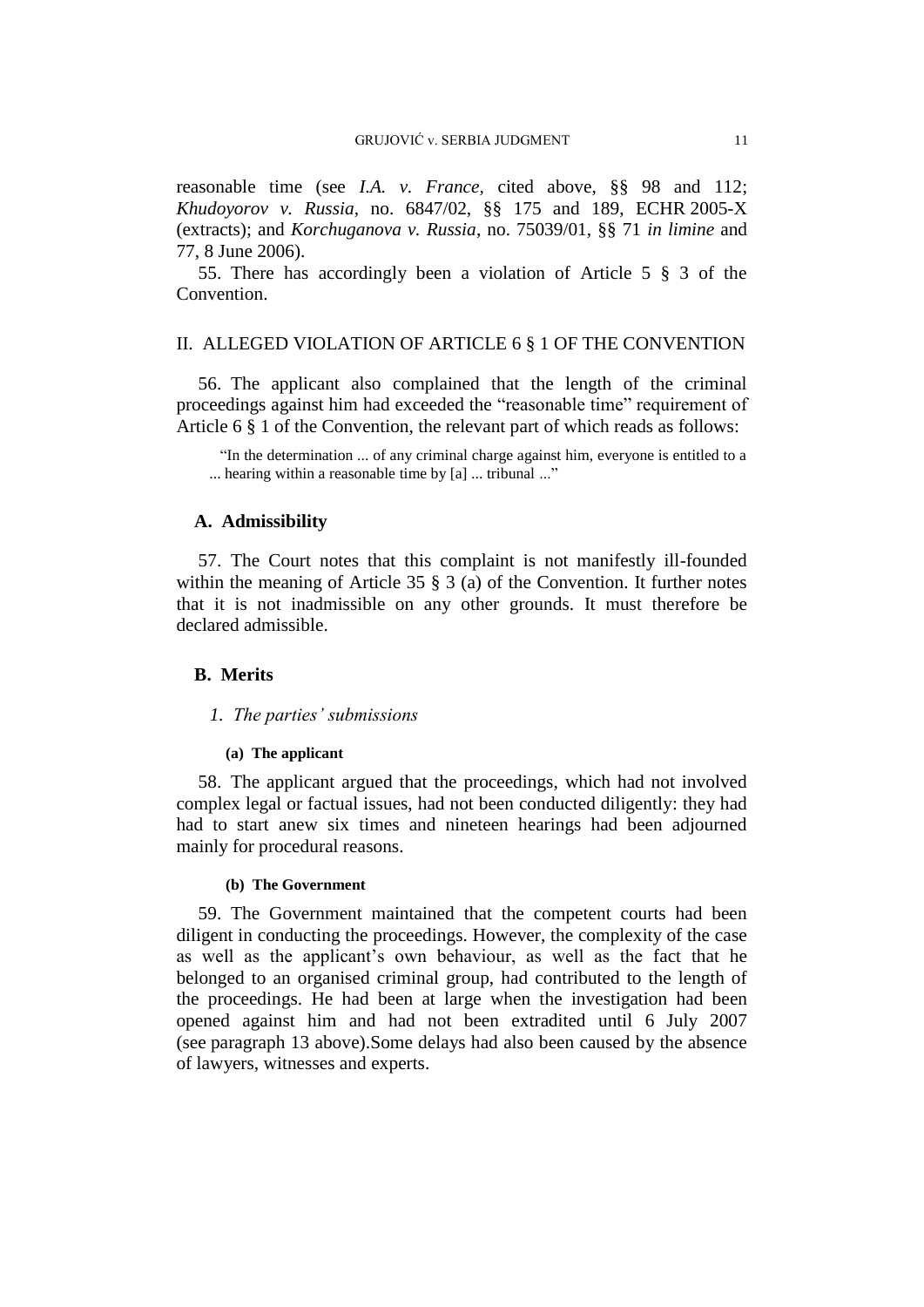#### *2. The Court's assessment*

60. The Court reiterates that the reasonableness of the length of proceedings must be assessed in the light of the circumstances of the case and with reference to the following criteria: the complexity of the case, the conduct of the applicant and the relevant authorities and what was at stake for the applicant in the dispute (see, among many other authorities, *Sürmeli v. Germany* [GC], no. 75529/01, § 128, ECHR 2006-VII). Article 6 is, in criminal matters, designed to ensure that a person charged does not remain too long in a state of uncertainty about his fate (see *Nakhmanovich v. Russia*, no. 55669/00, § 89, 2 March 2006, and *Veliyev v. Russia*, no. 24202/05, § 173, 24 June 2010). The Court considers that much was at stake for the applicant in the present case, bearing in mind that he risked imprisonment, that he was detained throughout the trial proceedings and that he is still detained pending re-trial proceedings.

61. The Court observes that the period under consideration in the present case began on 6 July 2007 when the applicant was extradited to Serbia (see *Nedyalkov,* cited above, § 86, and *Berhani v. Albania*, no. 847/05, § 65, 27 May 2010). The trial proceedings began on 7 May 2008 and ended on 1 April 2014. They were followed by the appeal proceedings which ended on 31 October 2014 when the Court of Appeal remitted a case for a re-trial. From the information available it would appear that the proceedings are still pending before the trial court. It follows that the criminal proceedings against the applicant have so far lasted for almost eight years for two levels of jurisdiction.

62. As the Court has already noted in the preceding paragraphs concerning Article 5 § 3, the present case did not involve complex legal or factual issues which would justify such an excessive length, nor did it concern organised crime.

63. As to the applicant's conduct, the Court reiterates that an applicant cannot be required to co-operate actively with the judicial authorities, nor can he be criticised for having made full use of the remedies available under the domestic law in the defence of his interests (see, among other authorities, *Rokhlina v. Russia*, no. 54071/00, § 88, 7 April 2005).

64. As to the conduct of the relevant authorities, the Court has already noted that the trial court scheduled in total forty-two hearings, of which nineteen were adjourned, mainly for different procedural reasons that were not imputable to the applicant (see paragraph [16](#page-3-2) above). Moreover, the trial had to start anew six times because the presiding judge and/or the composition of the trial chamber changed. The Government did not offer any explanation for those changes.

65. The applicant remained in custody throughout the proceedings and is still detained. In this connection, the Court recalls that persons kept in detention pending trial are entitled to "special diligence" on the part of the authorities. Consequently, in cases where a person is detained pending the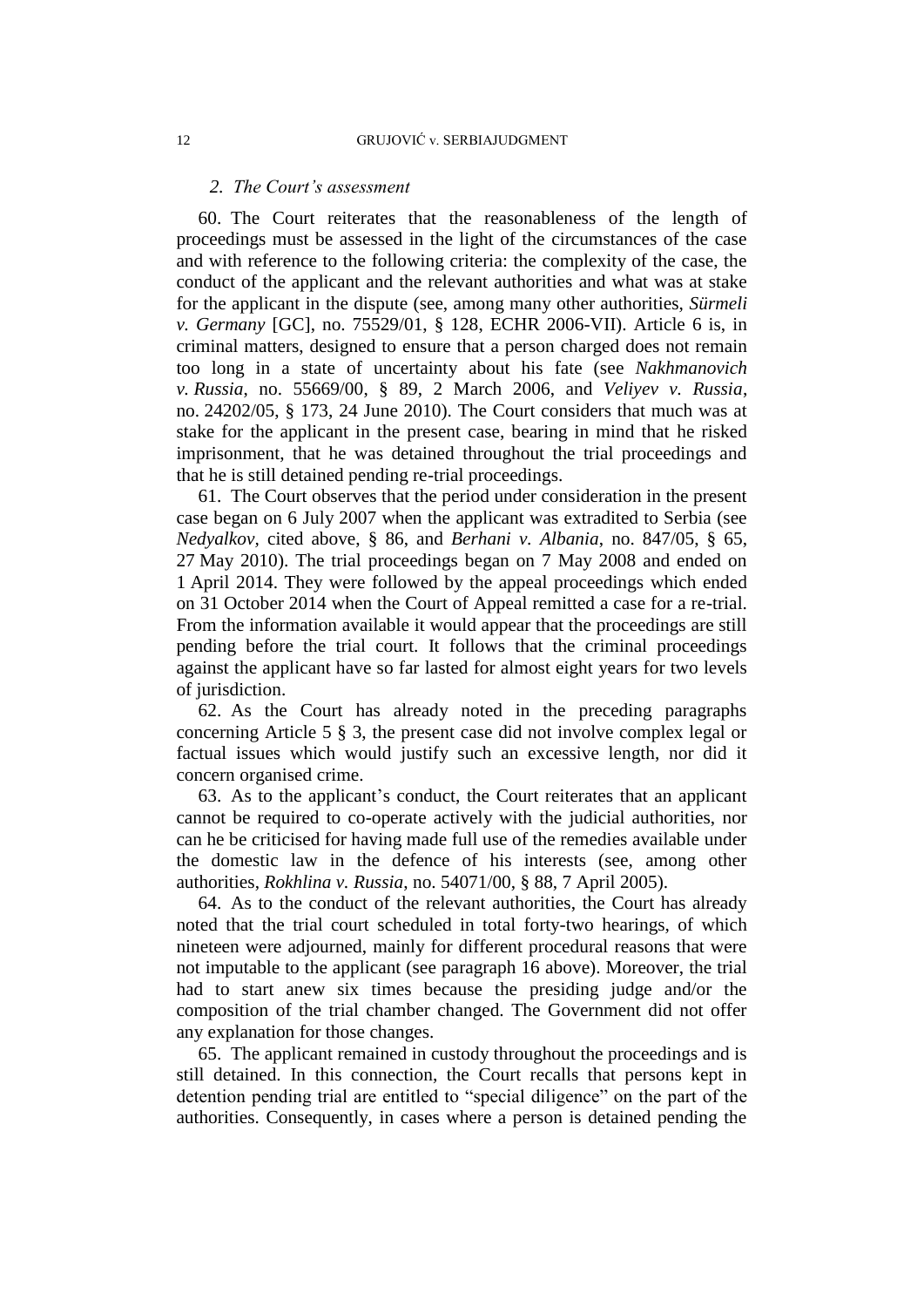determination of a criminal charge against him, the fact of his detention is itself a factor to be considered in assessing whether the requirement of a decision on the merits within a reasonable time has been met (see, for example, *Abdoella v. the Netherlands*, 25 November 1992, § 24, Series A no. 248-A; *Jabłoński v. Poland*, no. 33492/96, § 102, 21 December 2000; *Mõtsnik v. Estonia*, no. 50533/99, § 40, 29 April 2003; and *Bąk v. Poland*, no. 7870/04, § 81, 16 January 2007).

66. The domestic authorities were required to organise the trial efficiently and ensure that the Convention guarantees were fully respected in the proceedings. However, in the circumstances of the case, the Court is not satisfied that the conduct of the authorities was consistent with the fair balance which has to be struck between the various aspects of this fundamental requirement.

67. Having regard to all the circumstances of the case and the overall length of the proceedings, the Court considers that the "reasonable time" requirement of Article 6 § 1 of the Convention has not been respected. Consequently, there has been a violation of this provision.

# III. ALLEGED INTERFERENCE WITH THE RIGHT TO INDIVIDUAL PETITION UNDER ARTICLE 34 OF THE CONVENTION

68. In his observations, the applicant complained, relying on Article 34 of the Convention, that he had received correspondence from the Court with delay and, further, that the envelope itself had already been opened by others.

69. The Government submitted that there had been no hindrance to the applicant's right of individual petition, as he had not been pressured, directly or indirectly, by the State in order to be dissuaded from pursuing his application before the Court. The correspondence between the applicant and the Court had never been obstructed by the authorities.

70. Article 34 of the Convention provides as follows:

"The Court may receive applications from any person, non-governmental organisation or group of individuals claiming to be the victim of a violation by one of the High Contracting Parties of the rights set forth in the Convention or the Protocols thereto. The High Contracting Parties undertake not to hinder in any way the effective exercise of this right."

71. The Court reiterates that it is of the utmost importance for the effective operation of the system of individual petition instituted by Article 34 that applicants or potential applicants should be able to communicate freely with the Court without being subjected to any form of pressure from the authorities to withdraw or modify their complaints (see, among other authorities, *Akdivar and Others v. Turkey*, 16 September 1996, § 105, *Reports* 1996-IV, and *Aksoy v. Turkey*, 18 December 1996, § 105, *Reports* 1996-VI).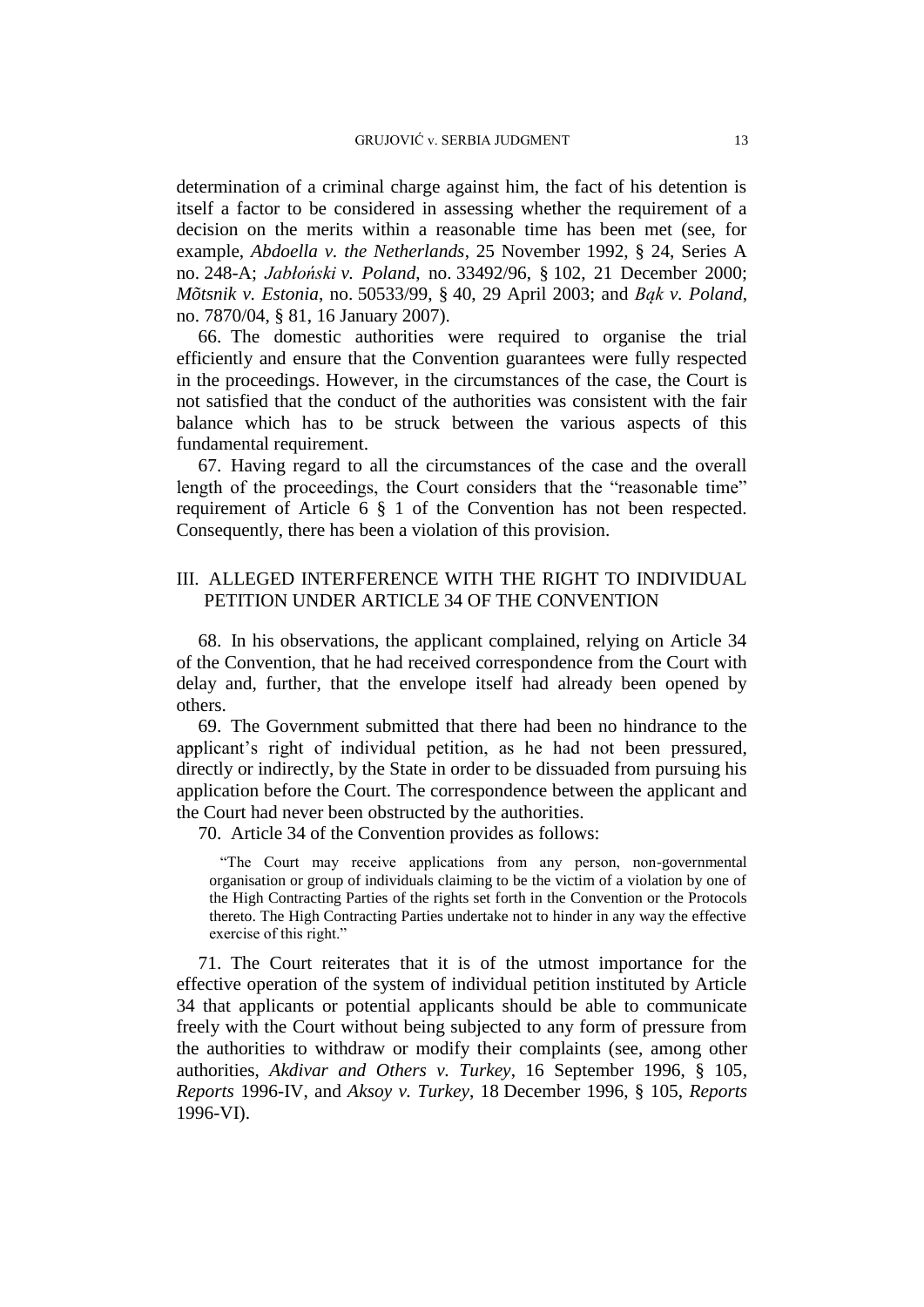72. The voluminous correspondence which the applicant sent in the present case confirms that he was able to submit all his complaints to the Court by ordinary mail, and there is no indication that the correspondence between the Court and the applicant was unduly delayed or tampered with. In these circumstances, the Court finds that there is an insufficient factual basis for it to conclude that the authorities of the respondent State have interfered in any way with the applicant's exercise of his right of individual petition(see *Juhas Đurićv. Serbia*, no. 48155/06, § 75, 7 June 2011).

73. In view of the foregoing, the Court finds that the respondent Sate has not failed to comply with its obligations under Article 34 of the Convention.

# IV. APPLICATION OF ARTICLE 41 OF THE CONVENTION

74. Article 41 of the Convention provides:

"If the Court finds that there has been a violation of the Convention or the Protocols thereto, and if the internal law of the High Contracting Party concerned allows only partial reparation to be made, the Court shall, if necessary, afford just satisfaction to the injured party."

#### **A. Damage**

75. In respect of non-pecuniary damage the applicant claimed 10,000 euros (EUR) and EUR 1,000 per month spent in detention.

76. The Government considered the amounts claimed to be excessive.

77. The Court considers that the applicant has certainly suffered some non-pecuniary damage - such as distress and frustration resulting from the protracted length of his detention and trial. Making its assessment on an equitable basis, as required by Article 41 of the Convention, the Court awards the applicant EUR 4,500 in respect of non-pecuniary damage.

# **B. Costs and expenses**

78. The applicant also claimed approximately EUR 100,000 for the costs and expenses incurred before the domestic courts and for those incurred beforethe Court.

79. The Government considered the amount claimed to be excessive.

80. According to the Court's case-law, an applicant is entitled to the reimbursement of costs and expenses only in so far as it has been shown that these have been actually and necessarily incurred and were reasonable as to quantum (see, for example, *Iatridis v. Greece* (just satisfaction) [GC], no. 31107/96, § 54, ECHR 2000-XI). In the present case, regard being had to the documents in its possession and to the above criteria, the Court considers it reasonable to award the sum of EUR 1,500 covering costs under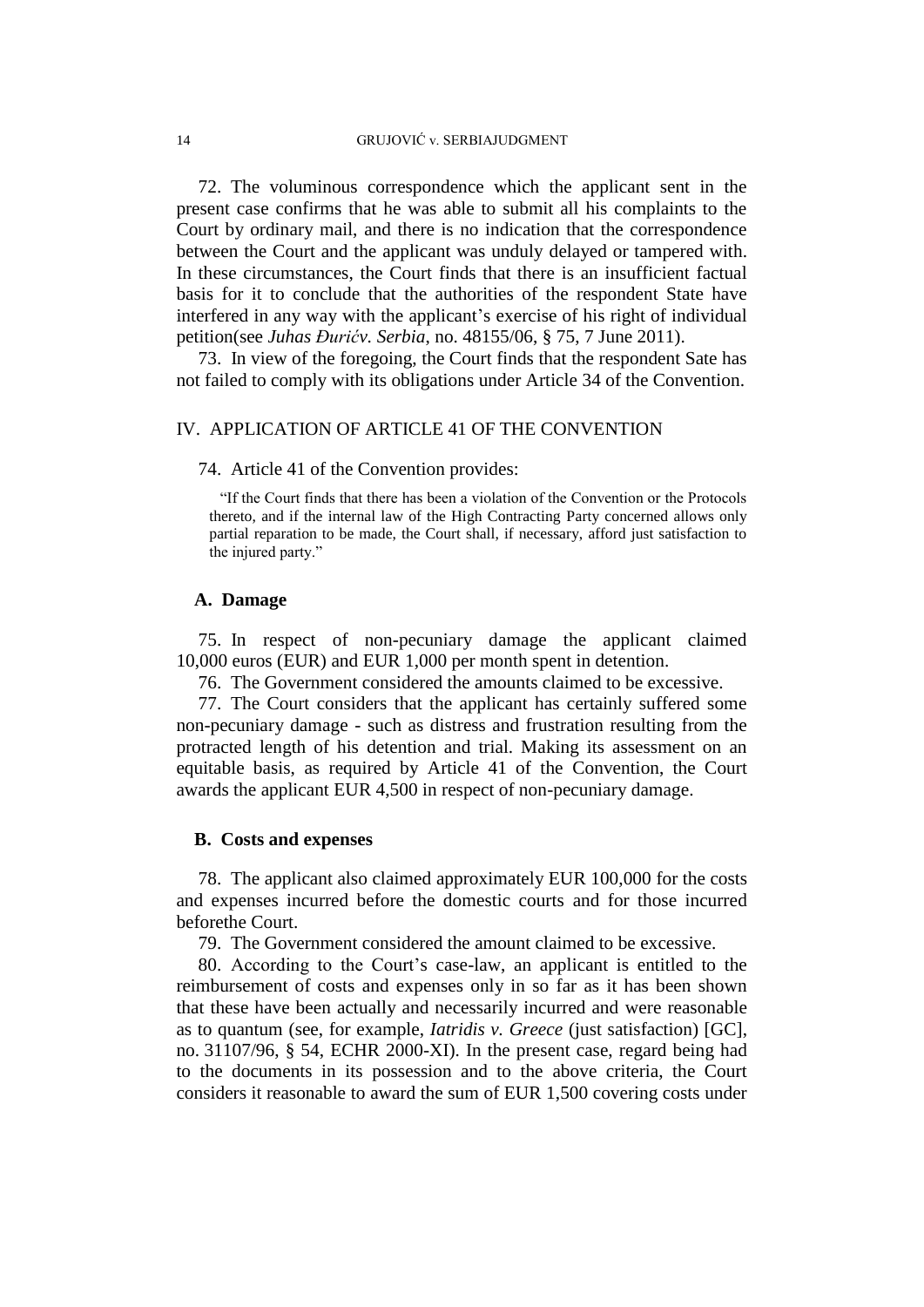all heads, plus any tax that may be chargeable on that amount to the applicant.

# **C. Default interest**

81. The Court considers it appropriate that the default interest rate should be based on the marginal lending rate of the European Central Bank, to which should be added three percentage points.

# FOR THESE REASONS, THE COURT, UNANIMOUSLY,

- 1. *Declares*the application admissible;
- 2. *Holds* that there has been a violation of Article 5 § 3 of the Convention;
- 3. *Holds* that there has been a violation of Article 6 § 1 of the Convention;
- 4. *Holds*that the respondent State has not failed to comply with its obligations under Article 34 of the Convention;
- 5. *Holds*

(a) that the respondent State is to pay the applicant, within three monthsfrom the date on which the judgment becomes final in accordance with Article 44 § 2 of the Convention,the following amounts,to be converted into domestic currency at the rate applicable at the date of settlement:

(i) EUR 4,500 (four thousand five hundred euros), plus any tax that may be chargeable,in respect of non-pecuniary damage;

(ii) EUR 1,500 (one thousand five hundred euros), plus any tax that may be chargeable to the applicant, in respect of costs and expenses;

(b) that from the expiry of the above-mentioned three months until settlement simple interest shall be payable on the above amounts at a rate equal to the marginal lending rate of the European Central Bank during the default period plus three percentage points;